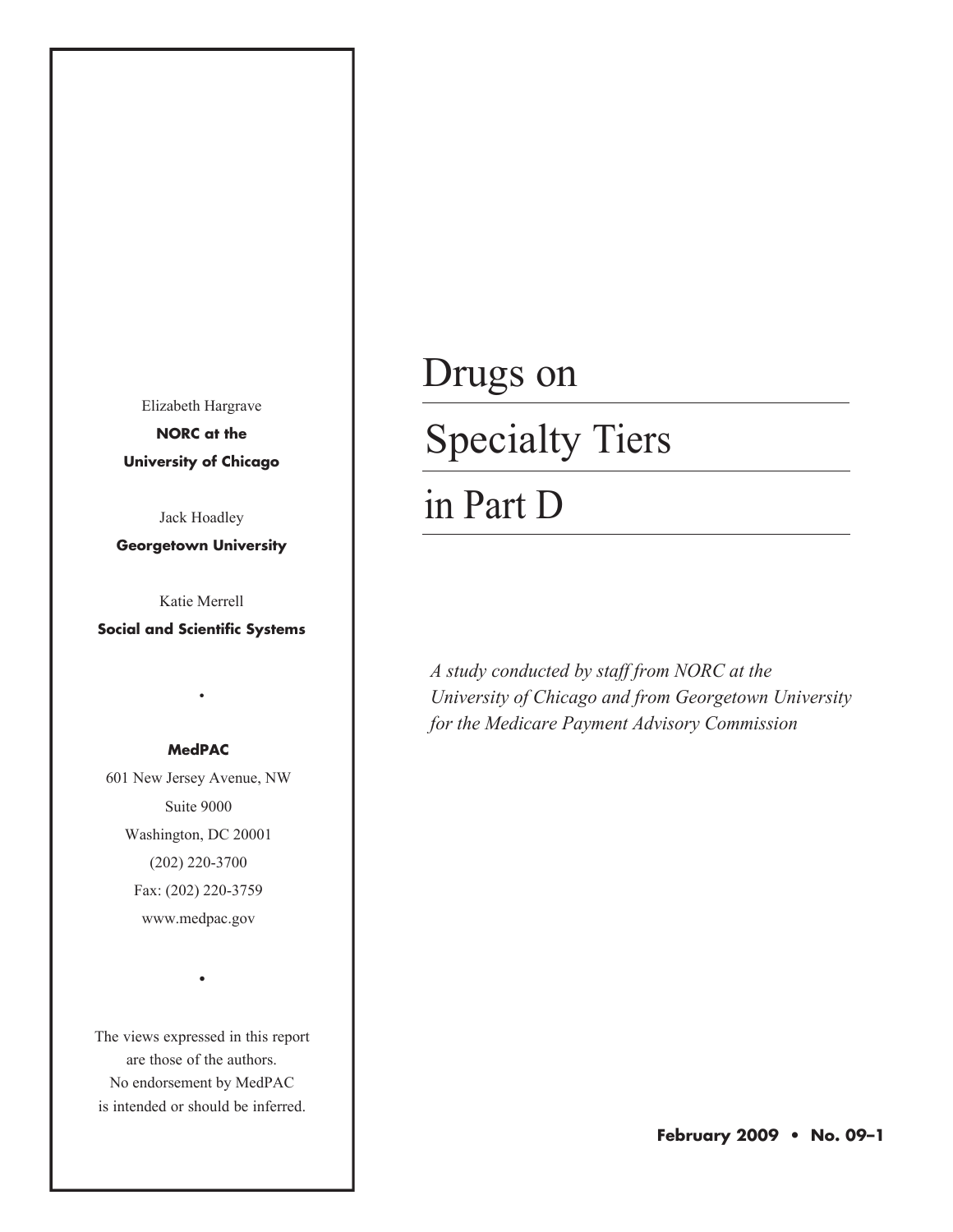# **Drugs on Specialty Tiers in Part D**

#### **FINAL REPORT**

**Presented to:** Rachel Schmidt Medicare Payment Advisory Commission

**Presented by:** Elizabeth Hargrave, NORC Jack Hoadley, Georgetown University Katie Merrell, Social and Scientific Systems

**NATIONAL OPINION RESEARCH CENTER (NORC) AT THE UNIVERSITY OF CHICAGO 4350 EAST-WEST HIGHWAY, SUITE 800 BETHESDA, MD 20814**

NORC Project No. 6388.12

**February 23, 2009**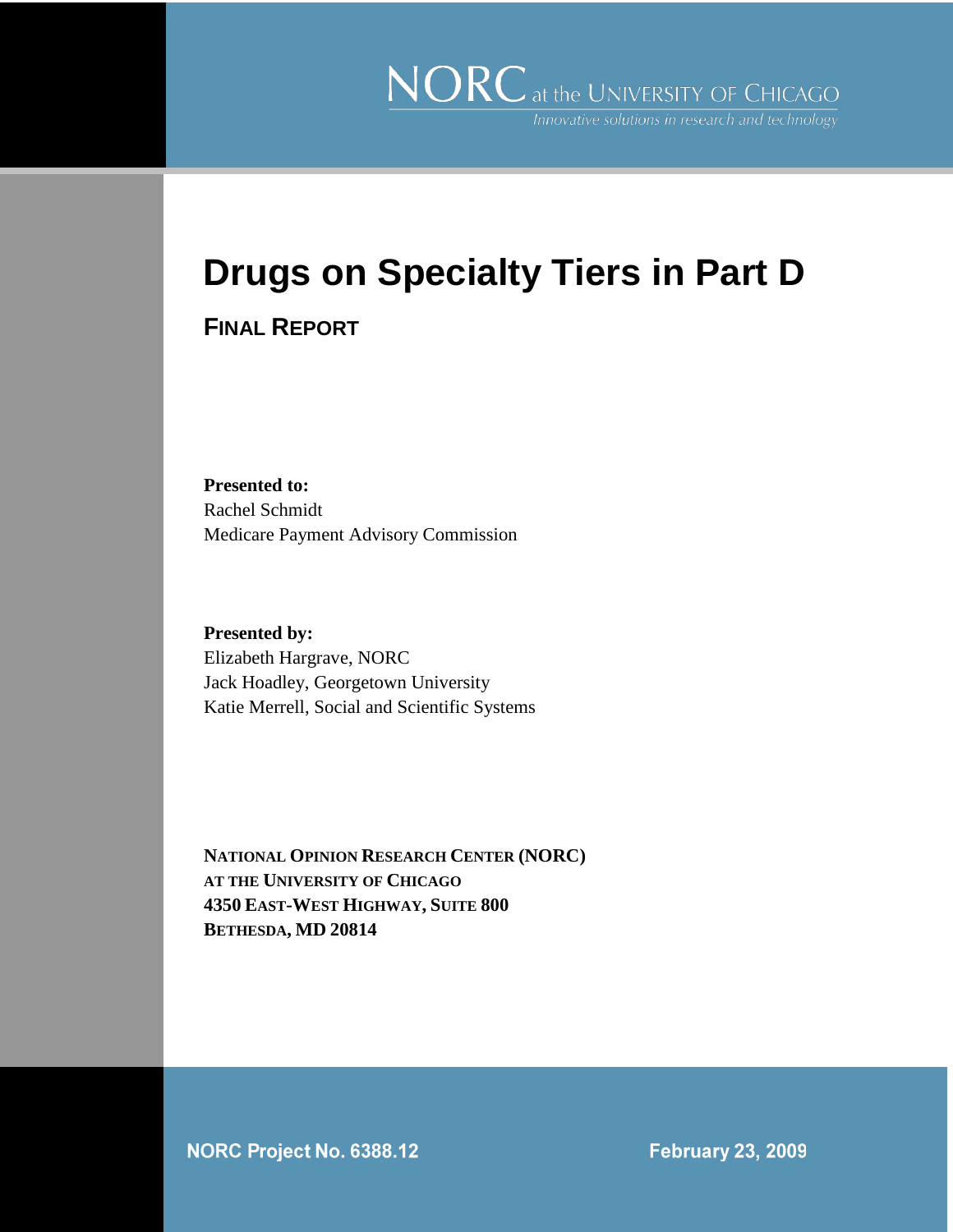# **Background**

Medicare Part D requires plans to establish a formulary that lists the drugs that the plan agrees to cover and at what level of cost sharing. Although the original legislation set forth a "defined standard" benefit package with 25 percent cost sharing for all drugs, plans also have the flexibility to offer a benefit with tiered cost sharing. Plans typically use this flexibility to offer different levels of cost sharing for generic, preferred, and non-preferred drugs. A growing number of plans include an additional "specialty" tier for very high cost drugs. Most plans use flat copayments for most of their tiers (*e.g.,* \$5 for generics, \$30 for preferred brands), but variable coinsurance for specialty tiers (*e.g.*, 25 percent of the drug's cost).

Specialty drugs are, by definition, very expensive drugs. As it became clear that many plans were using specialty tiers, CMS established a minimum cost threshold drugs must meet before plans can place them on a specialty tier: in 2007, the minimum monthly cost was \$500, and in 2008 and 2009, the minimum was \$600. Many drugs placed on specialty tiers actually cost much more. Thus, the placement of a drug on a coinsurance-based specialty tier, rather than a tier with a flat copay, can have serious implications for both beneficiary and plan costs. That impact on beneficiaries is constrained, however, because many long-term users of these drugs reach the out-of-pocket limit and qualify for catastrophic coverage. Furthermore, federal reinsurance limits the impact on plan costs by paying 80 percent of costs once plan enrollees qualify for catastrophic coverage.

Part D enrollees have the right to request an exception to a plan's designation of a drug as nonpreferred, but not for drugs on the specialty tier. In general, if an enrollee can establish that a nonpreferred drug is medically necessary and no preferred drug would be as effective, the enrollee can pay the lower cost sharing that applies to the preferred drug. Plans are not required to grant tier exceptions requests for drugs on the specialty tier, even if no other drug is available to treat the beneficiary's condition. Thus, beneficiaries must in all cases pay the full cost-sharing amount for these high-cost drugs. CMS cites this as a policy that helps make plans' costs for expensive drugs more predictable. Because data are not available on the use of the tiering exceptions process for drugs on other tiers (such as high-cost non-preferred tiers), it is unclear how many beneficiaries might seek a tiering exception if that option were available for specialty drugs.

### **Summary Findings**

- A substantial majority of all Part D plans use specialty tiers in 2008. The percentage of plans using specialty tiers has increased since 2006: from 63 to 76 percent of PDPs, and from 67 to 90 percent of MA-PDs.
- Most PDPs and MA-PDS with specialty tiers employ either 25 percent or 33 percent coinsurance, with a gradual trend toward higher coinsurance levels.
- About one in five drugs are placed on a specialty tier by at least one plan, but there is not much consensus among plans about which drugs belong on specialty tiers. Drugs that are on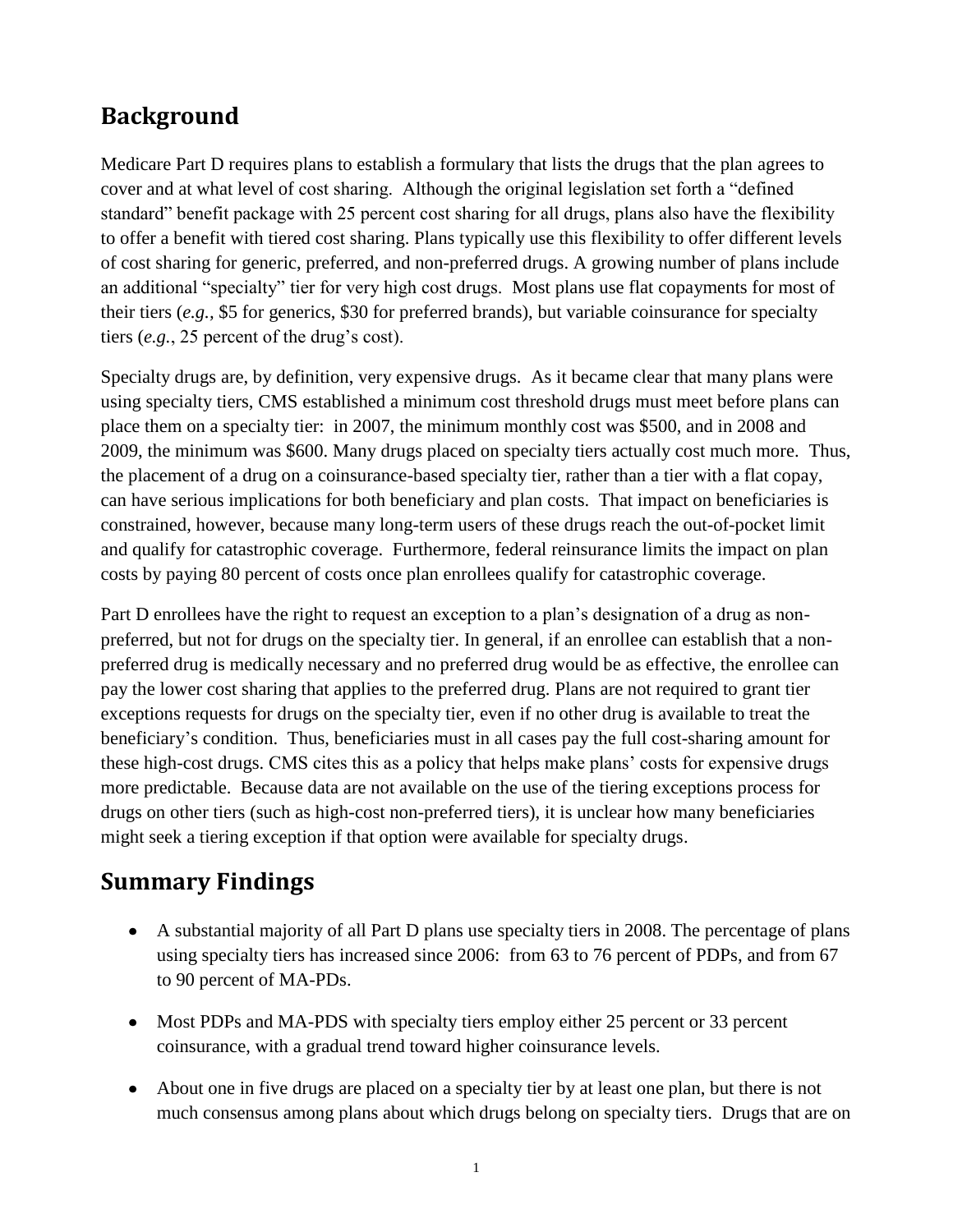a specialty tier for at least one plan are not typically listed on the specialty tier of all plans – in fact, fewer than one-fifth of specialty drugs are on a specialty tier in almost all plans. About 40 percent of specialty drugs ever listed on a specialty tier are on such a tier in fewer than half of all plans.

- When not listed on a specialty tier, specialty drugs are most often listed as preferred brand drugs or listed on a plan's only brand tier.
- Specialty drugs face utilization management restrictions in over one-third of plans twice as much as other drugs – regardless of whether they are placed by the plan on a specialty tier. They are over five times as likely as other drugs to be subject to prior authorization.
- Brand-only drugs are much more likely to be placed on specialty tiers, compared to those with generic alternatives, and injectible drugs are much more likely than oral solids to be on specialty tiers.
- Drugs in just four classes (antineoplastics, immunologics, antivirals, and antibacterials) account for nearly two-thirds of specialty drugs.

# **Methodology**

This report includes two types of analyses: changes over time (from 2006 to 2008) in the use of specialty tiers in Part D plans, and an in-depth look at specialty tiers in 2008. We used publicly available CMS files of Part D formularies to analyze plan tier structures and placement of drugs onto specialty tiers. However, these files do not clearly label specialty tiers. Thus, in 2006, 2007, and 2008, we labeled as an "apparent" specialty tier any tier that had all of the following characteristics:

- The plan's highest tier (or, in a very few cases where a plan uses a tier with cost sharing over 33 percent, second-highest tier);
- Cost sharing of from 25 percent to 33 percent; and
- A small number of drugs assigned to the tier.

This process yielded a count of 1,443 PDPs with "apparent" specialty tiers in 2008 (of 1,824 PDPs), but it likely resulted in some mis-labeling of tiers. For example, in situations where additional information is available, that information shows that some plans have tiers for non-specialty injectible drugs that would have been classified as specialty tiers under this process. Conversely, specialty tiers in a small number of MA plans have flat copays that would have caused us to label the tier as non-specialty.

In 2008, we obtained from CMS additional information about the plans' labeling of each tier. Thus, for the 2008 plans, we were able to identify true specialty tiers and eliminate tiers for non-specialty injectibles or other non-specialty drugs when those plans provided labels. However, many plans did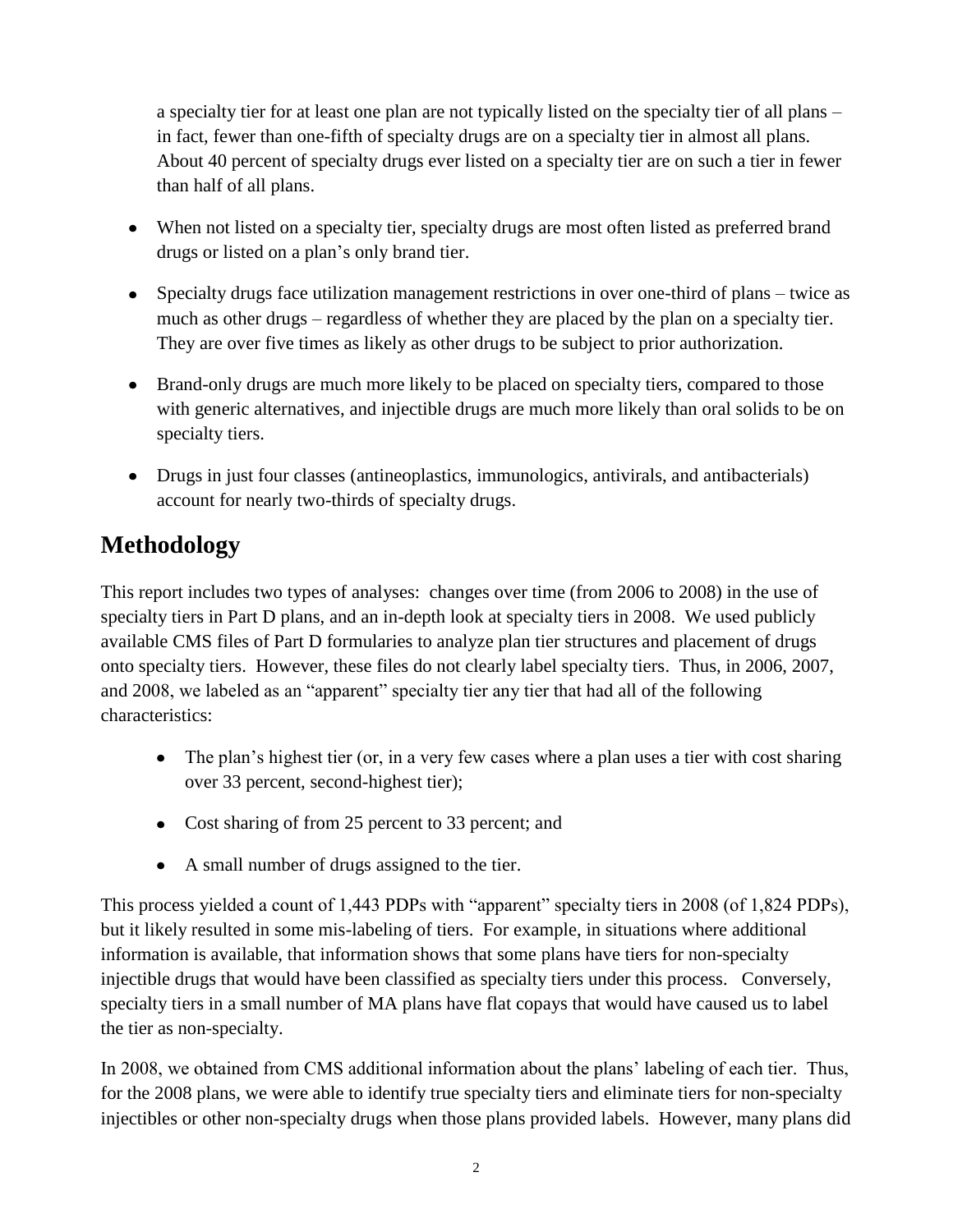not provide labels and we were not able to determine whether or not their apparent specialty tiers were truly specialty tiers. As reported below, this information yielded a count of 1,262 PDPs with specialty tiers – or 181 fewer than the count of "apparent" specialty tiers. This group includes some for which no information was provided in the labeling information as well as some tiers that are not "true" specialty tiers.

For the purposes of comparing the use of specialty tiers from 2006 to 2008, we have used our more general measure of "apparent" specialty tiers. For our descriptions of which drugs are on specialty tiers in 2008, we used the more precise definition of a specialty tier based on plans' own labels and eliminated from the analysis plans that did not provide labels for their tiers.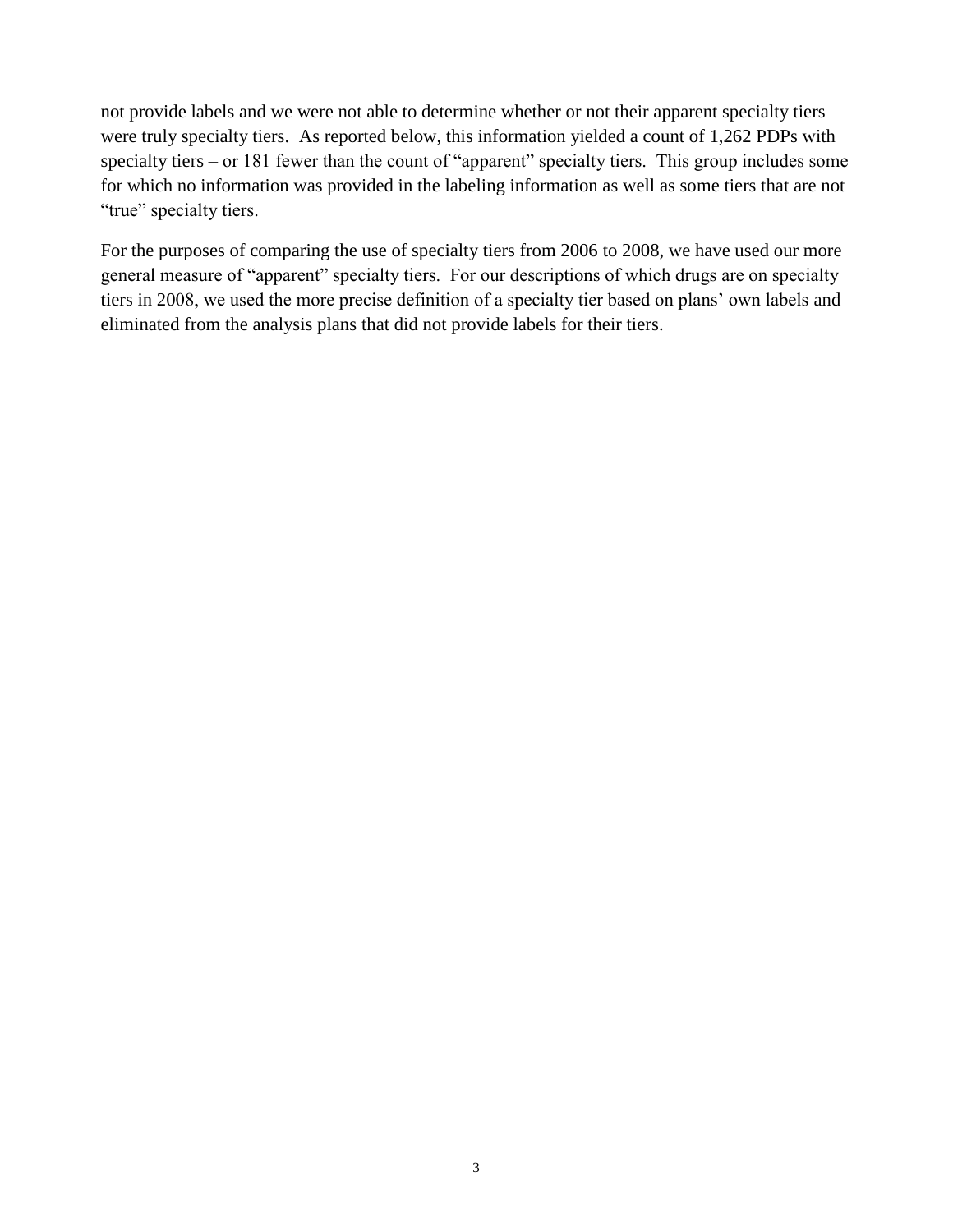# **2006-2008 Comparisons**

#### *Use of Specialty Tiers*

Since 2006, there have been notable increases in the use of what appear to be specialty tiers. Threefourths of PDP enrollees, and nine-tenths of all MA-PD enrollees, are in a plan that uses an apparent specialty tier – up from about two-thirds of enrollees in 2006. As noted above, the count for 2008 relies on our definition of "apparent" specialty tiers, resulting in a larger count than reliance on labels supplied to CMS (but not available for all plans).

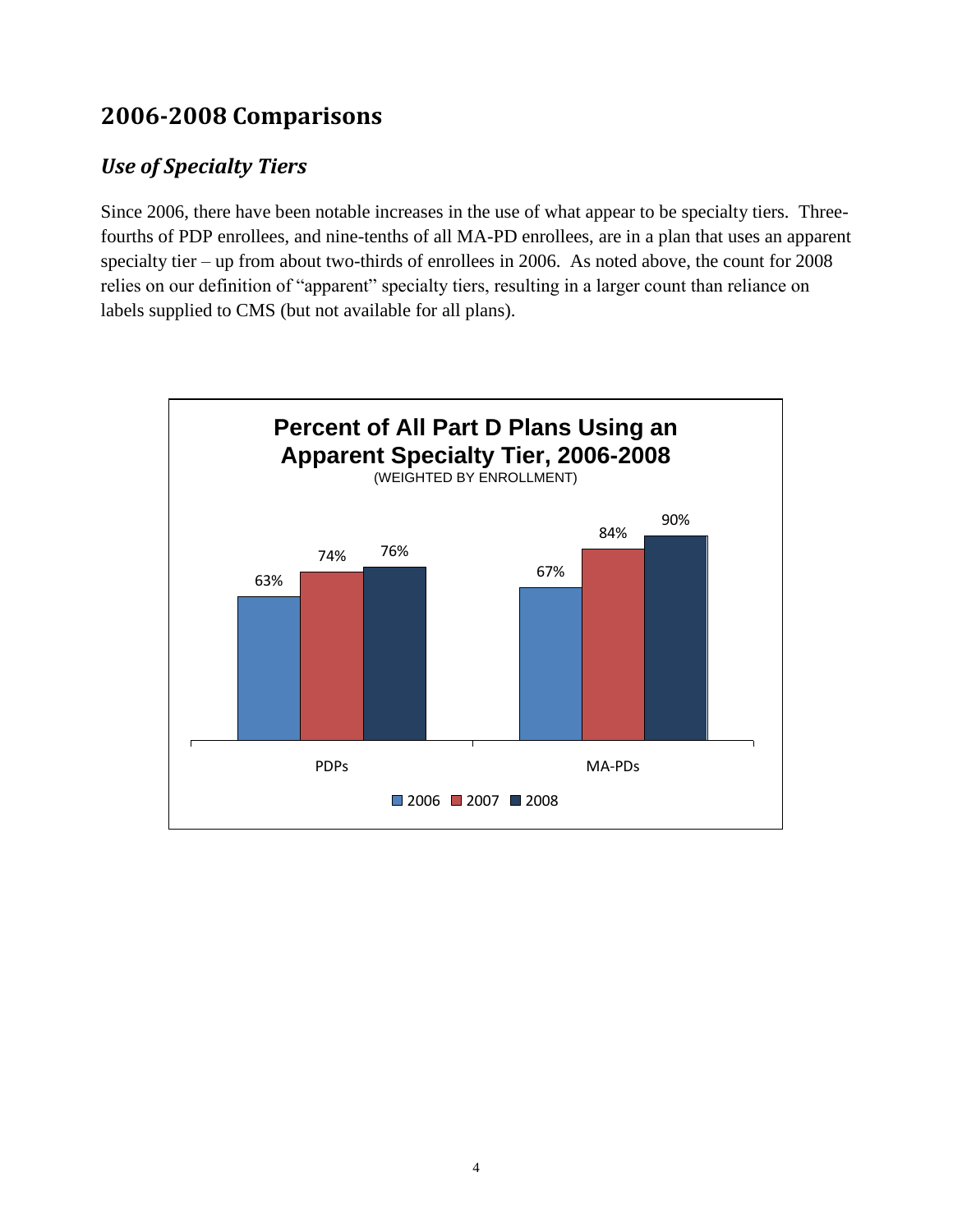Most of the plans without a specialty tier have a structure in which a separate tier for drugs listed by other plans on a specialty tier would be redundant – such as the standard benefit in law of 25 percent coinsurance for all drugs. When defined standard plans and other plans that did not fit into a clear tier structure are set aside, over nine in ten beneficiaries enrolled in tier-based plans are in plans that have a specialty tier in 2008 (92 percent of PDPs and 96 percent of MAPDs). By 2008, many of the small set of tier-based plans without specialty tiers used percentage coinsurance for most or all tiers. In these cases, specialty-tier drugs were likely to be on tiers with a similar level of coinsurance to that found in specialty tiers. But these plans differ in that there is no limitation on requests for tiering exceptions.

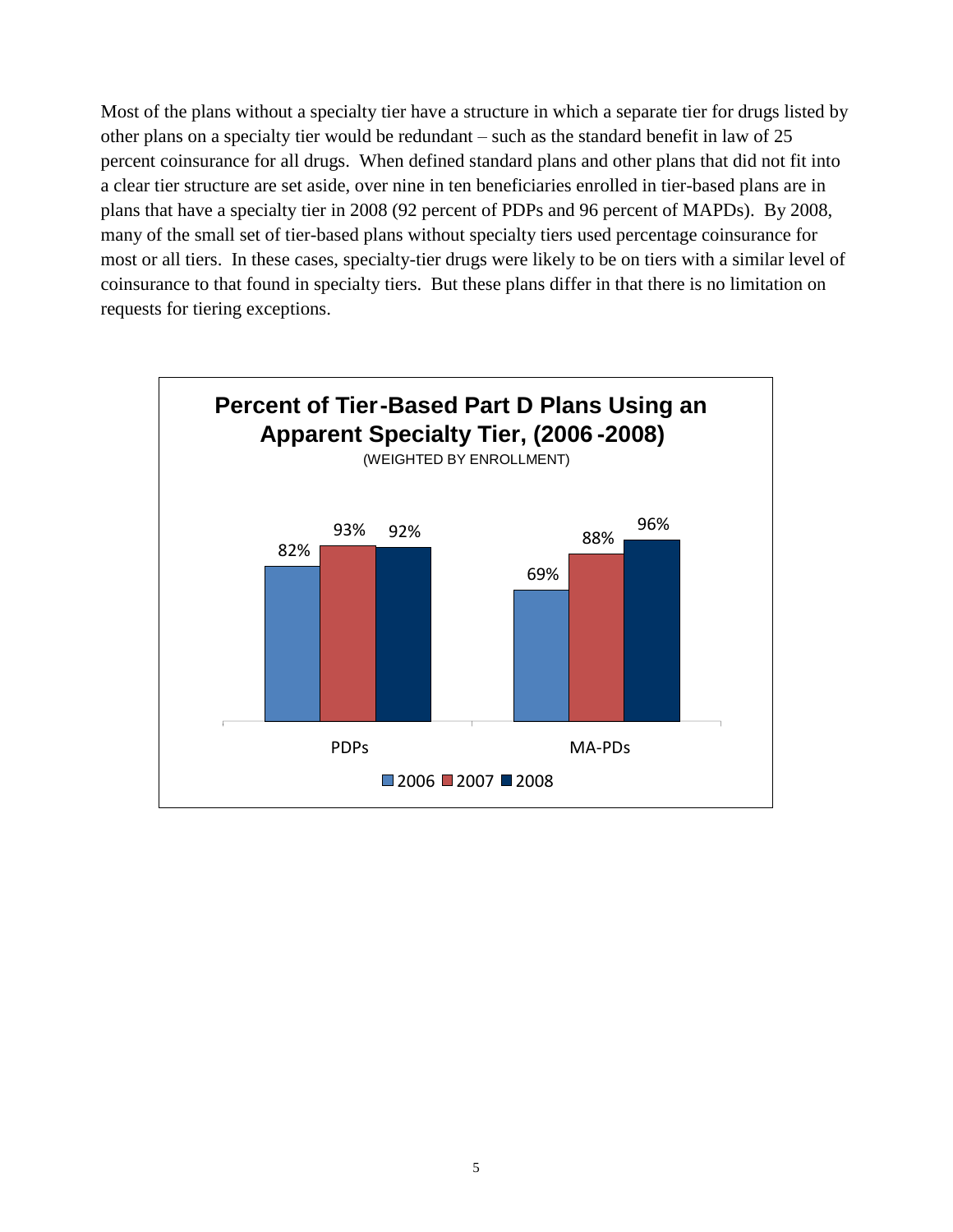#### *Cost Sharing*

CMS limits cost sharing for specialty tiers to 25 percent, but allows plans to charge higher coinsurance if offset with other plan features, such as a lower deductible. Fewer than half of plans charge 25 percent coinsurance. Instead, half of PDPs, and slightly less than half of MA-PDs, take advantage of the flexibility offered by CMS to charge the maximum of 33 percent coinsurance for specialty-tier drugs.

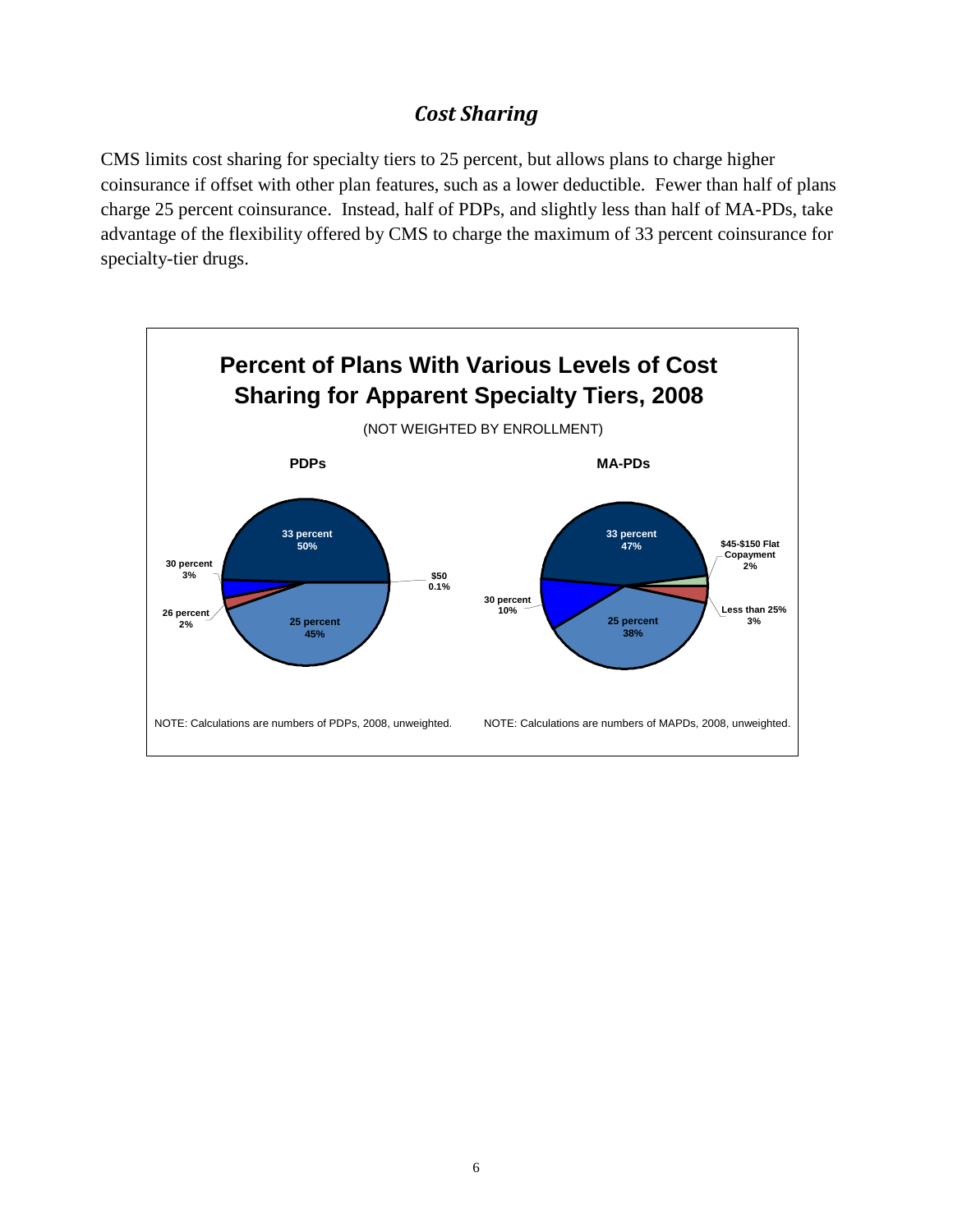Despite these shifts, enrollment still favors plans with lower coinsurance for specialty-tier drugs. The enrollment-weighted median copay for specialty tiers has grown from 25 percent to 30 percent in PDPs, but it has remained at 25 percent for MA-PDs. MA-PDs are slightly more likely than PDPs to charge lower coinsurance for specialty tiers, including a small percentage of MA-PDs that charge less than 25 percent (including flat copays).



Because specialty-tier drugs are by definition very expensive, a beneficiary will reach both the coverage gap and catastrophic coverage during a full year of taking a specialty-tier drug. A beneficiary taking a \$600 drug monthly for the entire year will reach the \$2,510 initial coverage limit in just over four months and the catastrophic cap in about ten months; more quickly if she is taking additional drugs or a more expensive drug. Higher coinsurance during the initial coverage period will not change the timing of when the beneficiary reaches the coverage gap, because the initial coverage limit is based on total spending. If the beneficiary has paid more out of pocket before reaching the gap, however, she will reach catastrophic coverage somewhat earlier in the year – whenever she has paid \$4,050 out of pocket.<sup>1</sup> Because the out-of-pocket threshold amount and catastrophic coverage do not vary by plan, plan cost sharing differences during the initial coverage period have little impact on total costs paid by beneficiaries by the end of the year. In four different examples (flat copayments of \$25 and \$50 and coinsurance of 25 percent and 33 percent) calculated

 $\overline{a}$ 

<sup>&</sup>lt;sup>1</sup> Initial coverage limit and catastrophic threshold amounts are for 2008.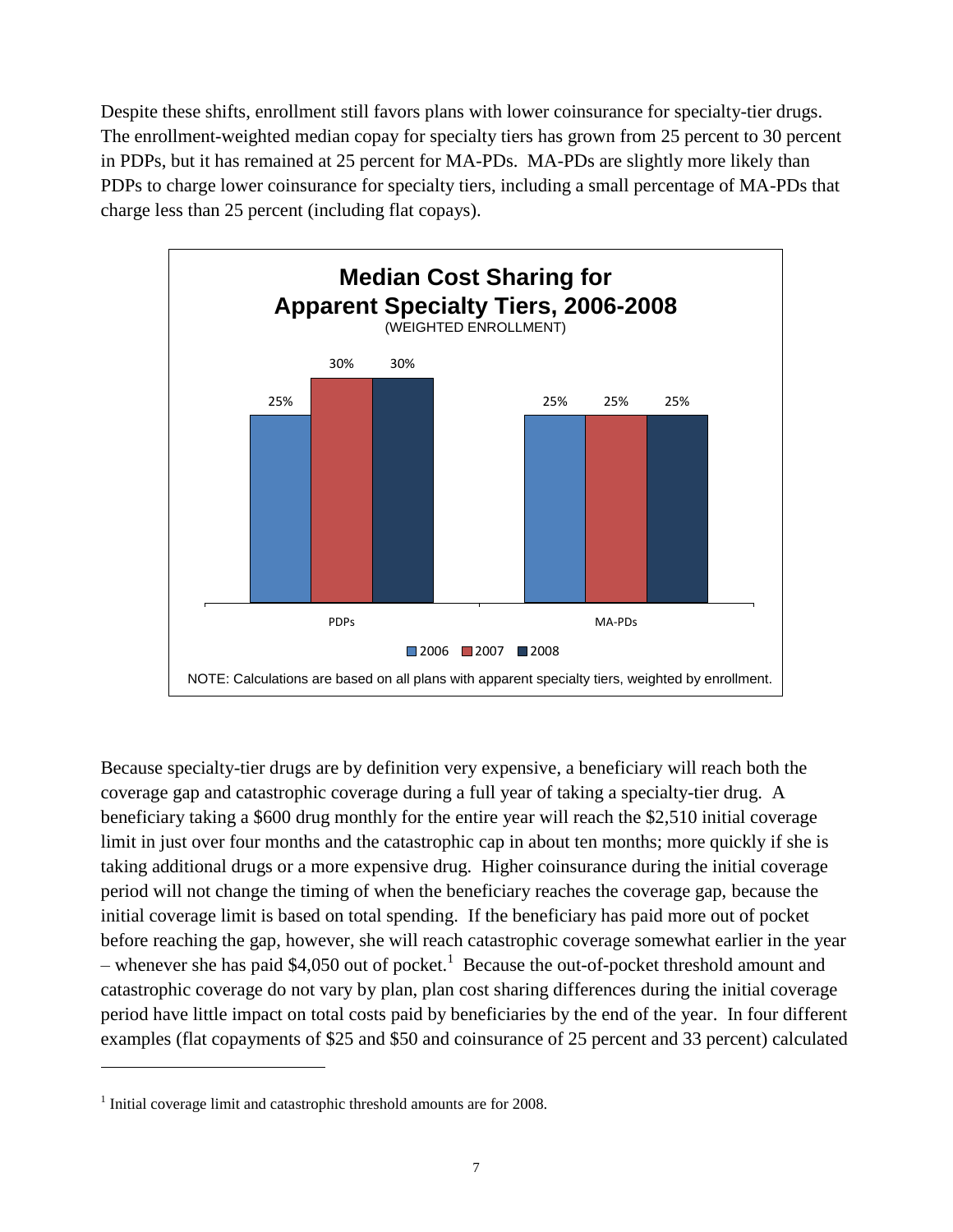for a drug priced at \$1,000 per month taken all year long, total out-of-pocket costs for the year ranged only from \$4,340 to \$4,373.

The cost sharing amount paid by the beneficiary in the initial coverage period will affect their pattern of out-of-pocket costs from month to month, so it could have an impact on affordability to the patient – her ability to continue taking the drug before or during the coverage gap. For example, a beneficiary who cannot afford the full \$1,000 cost of the drug during the coverage gap may never reach catastrophic coverage. Likewise, a beneficiary who does not need to take a drug for the full year may not reach the catastrophic coverage threshold. These beneficiaries will experience larger differences in total out-of-pocket costs depending on whether they pay lower or higher cost sharing in the initial coverage period.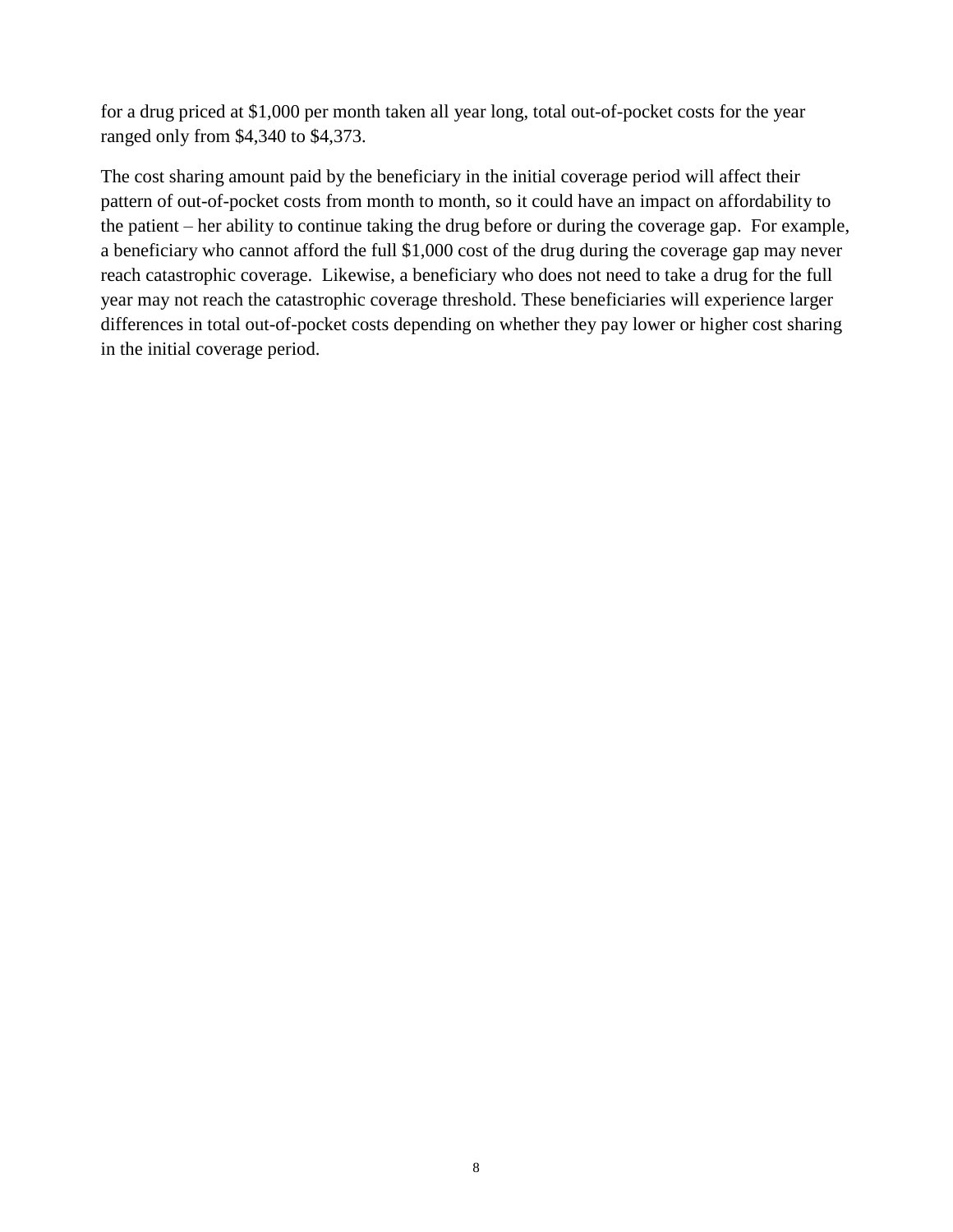### **2008 Analysis**

#### *Methodology*

 $\overline{a}$ 

For this 2008 analysis, we examined data for both MA-PDs and PDPs, but saw no systematic differences between the two types of plans. Results are reported here for PDPs only. PDPs are included in this analysis only if they clearly labeled a tier as a specialty tier in 2008 (1,262 of 1,824 PDPs in 2008 – fewer than the 1,443 PDPs which we identified with "apparent" specialty tiers in the previous section). We excluded any plans that did not submit tier labels or that have unusual tier designs. Many of these plans use the defined standard benefit, but some may also have specialty tiers. For example, some plans number their tiers rather than providing labels, so there is no way to tell with publicly available information which tier is officially designated a specialty tier. We also excluded "apparent" specialty tiers that were labeled by the plan as being for injectibles or Part B drugs.

As in other analysis we completed recently for MedPAC, we define a drug as a unique chemical entity, for example, combining all brand-name and generic versions of the same chemical entity.<sup>2</sup> Normally in our analysis of plan formularies, we also combine all forms, strengths, and package sizes of the chemical entity. For this analysis of specialty drugs, we found that dosage form – but not strength or package size – affects the consideration of a drug as a specialty drug.

For many drugs, dosage form affects whether a drug is on the specialty tier (likely due to price). For example, Fentanyl (an opioid analgesic) is never a specialty drug as a patch, but it is often a specialty drug as an oral solid. Tobramycin (an antibiotic) is often a specialty drug in the inhaled form used for cystic fibrosis patients. In this analysis, we define "drugs" at the chemical entity x form level. Thus, Fentanyl counts as 4 "drugs":

| <b>Dosage Form for Fentanyl</b> | <b>Ever Specialty?</b> |
|---------------------------------|------------------------|
| <b>Oral Solid</b>               | Yes                    |
| <b>Oral Other</b>               | Yes                    |
| Patch                           | No                     |
| Solution/Suspension/Powder      | No                     |

This strategy results in a universe of 1,493 form and chemical entity combinations, which we simply call "drugs" on the following pages. This universe represents an increase over the 1,141 separate chemical entities used in other analysis of formularies for 2008.

<sup>&</sup>lt;sup>2</sup> Jack Hoadley, Elizabeth Hargrave, Katie Merrell and Lan Zhao, "Medicare Part D Benefit Designs and Formularies, [2006-2009,](http://www.medpac.gov/transcripts/MedPAC%20Formulary%20Presentation%20-%20Hoadley%2012-05-08%20revised.pdf)" presentation to MedPAC, December 5, 2008.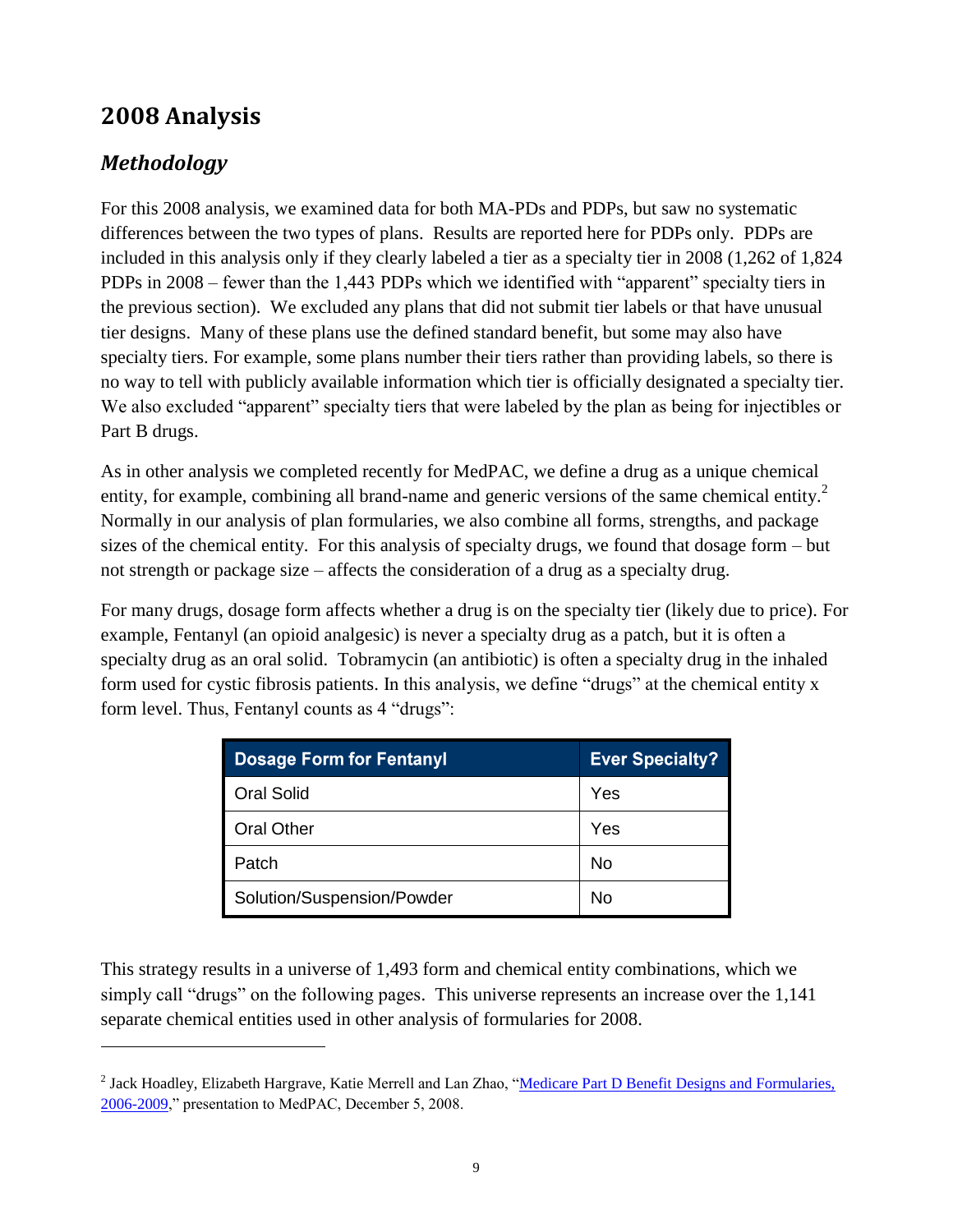#### *Number of Drugs Ever on a Specialty Tier*

Most drugs (81 percent of all possible combinations of chemical entities and forms) are never placed on a specialty tier by any Part D plan. Nearly one in five drugs (291 drugs, or 19 percent) are on a specialty tier in at least one plan. However, as will be shown in a later chart, this does not mean that a fifth of all drugs are *frequently* on a specialty tier.

For most of these drugs (265), each plan's formulary treats all NDC codes for a drug as one unit, either placing them all on a specialty tier, all on a different tier, or all off the formulary. For just a small fraction of drugs (26 drugs, or fewer than 2 percent), a plan placed at least one NDC code on a specialty tier, but also placed an NDC code for that drug on a non-specialty tier. For example, there are a few drugs for which a certain strength of a drug is on a specialty tier while other strengths are not. For the purposes of the following analyses, we do not include these 26 drugs as "specialty drugs" because they are always available in a non-specialty version when they are listed by a plan.



The following charts provide more detail on the 265 drugs that at least one plan places only on a specialty tier. We call these drugs "specialty drugs."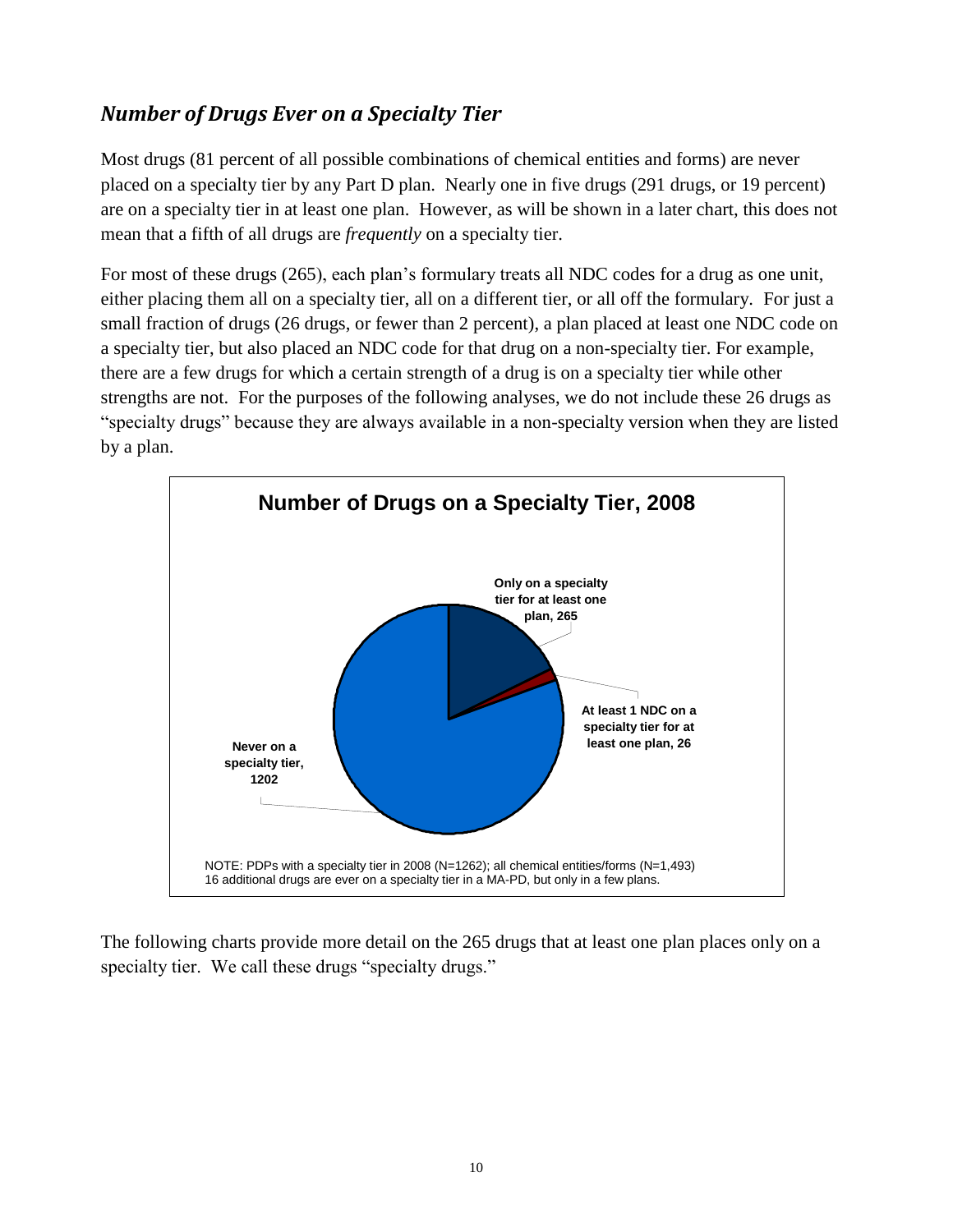#### *Listing of Specialty Tier Drugs*

The average specialty drug is listed on formulary by 82 percent of PDPs in 2008. This is slightly lower than the average for non-specialty drugs, which are on formulary for an average of 86 percent of PDPs.

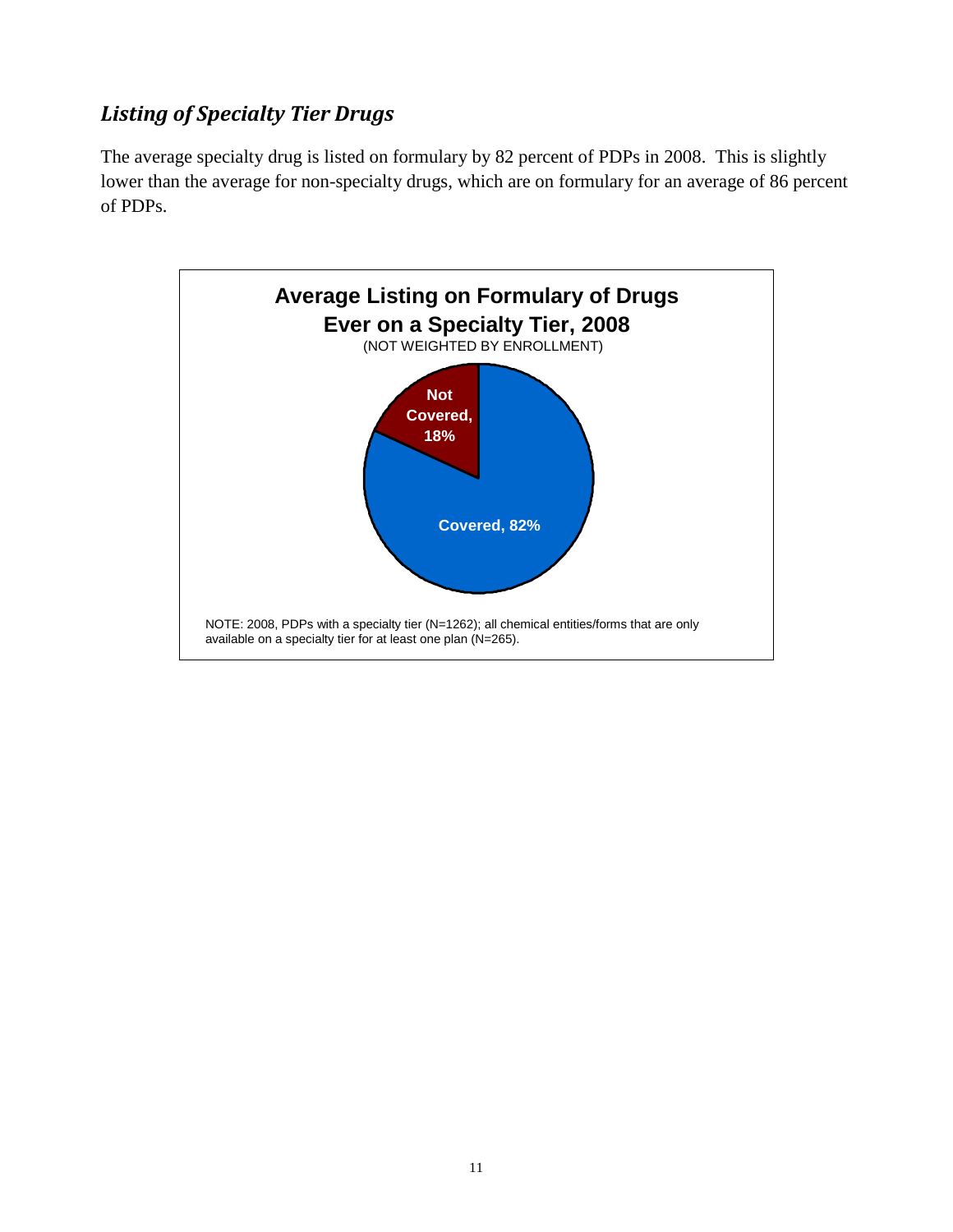#### *Variation in Placement of Specialty Drugs on Specialty Tier*

There is considerable variation in whether plans put a given drug on a specialty tier. Although we have identified 265 drugs as "specialty drugs," no one plan places all of these drugs on a specialty tier, and very few of these drugs are on a specialty tier in every plan. As discussed in the next section, these differences in tier placement can have important implications for beneficiary cost sharing.

Of the 265 specialty drugs we identified, fewer than one in five (45 drugs, or 17 percent) are placed on a specialty tier in almost all cases, that is, by more than 90 percent of plans that list them on formulary. Even among these drugs, only three (glatiramer/Copaxone, imatinib/Gleevec, and lanreotide/Somatuline) are always on the specialty tier when listed by a plan with a specialty tier. A full list of the drugs that are placed on the specialty tier in more than 90 percent of plans appears on the following page. The list is dominated by cancer therapies and drugs for auto-immune disorders, but also includes drugs to treat AIDS, hepatitis C, and a variety of other conditions.

For other specialty drugs, there is even more variation in whether they are placed on a specialty tier when they are listed. About two in five specialty drugs (108, or 41 percent) are placed on a specialty tier by a majority of plans, but fewer than 90 percent of plans. The remaining two-fifths of specialty drugs (112 drugs, or 42 percent) are placed on a specialty tier in fewer than half of plans.

We did not collect pricing information for this project, so we are not able to determine how often proximity to the \$600/month threshold may be causing this lack of uniformity in plan decisions about whether to include a drug on the specialty tier.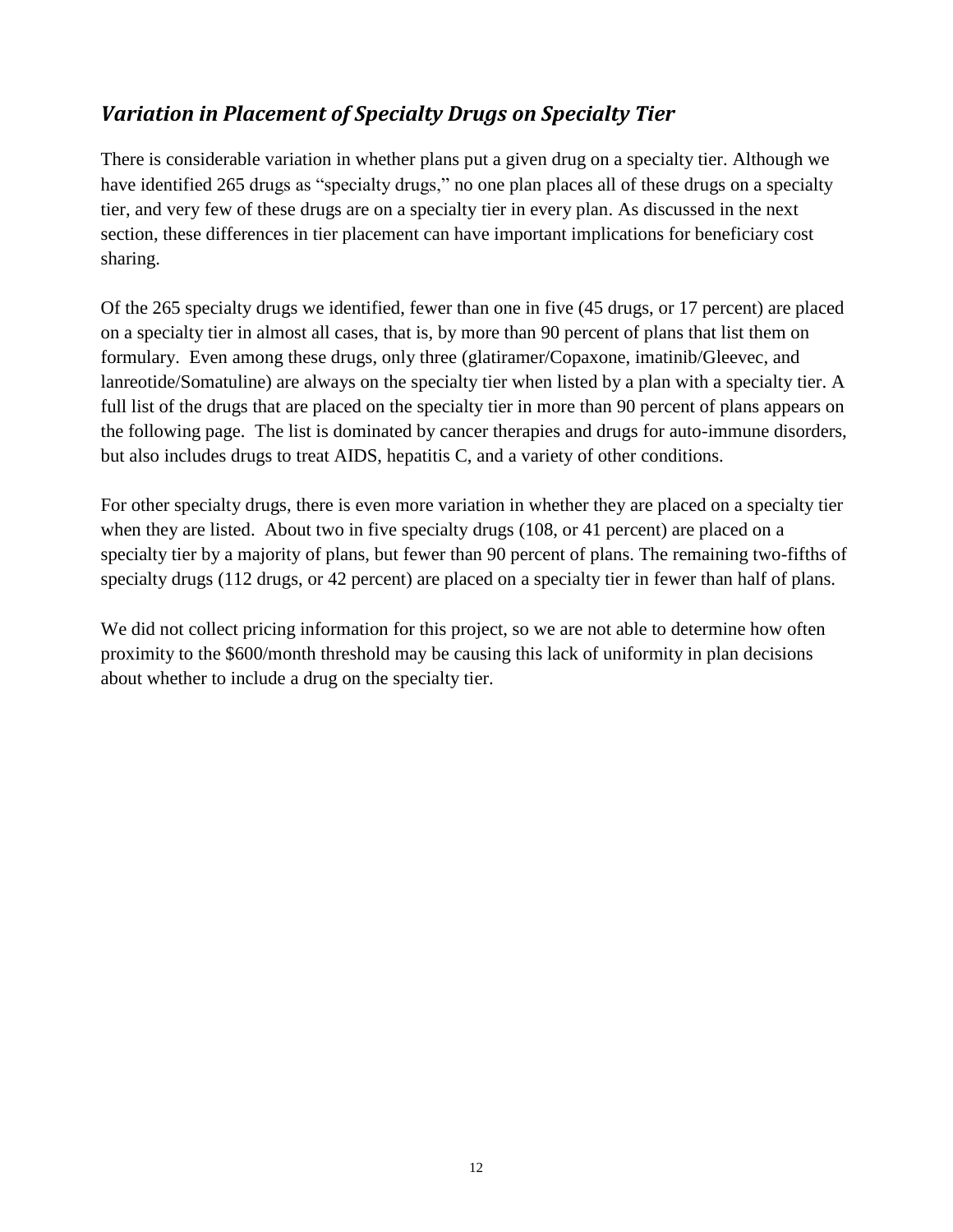

#### **Drugs on Specialty Tier for at Least 90 Percent of Plans Listing Them**

| <b>Cancer Therapy</b>                                                                                                                                                                                                | <b>Auto-Immune Diseases</b>                                                                                                                                                                                                                                           | <b>Other Conditions</b>                                                                                                                                                                                                                                                                                                                                                                                                                                                                                                                                                |
|----------------------------------------------------------------------------------------------------------------------------------------------------------------------------------------------------------------------|-----------------------------------------------------------------------------------------------------------------------------------------------------------------------------------------------------------------------------------------------------------------------|------------------------------------------------------------------------------------------------------------------------------------------------------------------------------------------------------------------------------------------------------------------------------------------------------------------------------------------------------------------------------------------------------------------------------------------------------------------------------------------------------------------------------------------------------------------------|
| Imatinib<br>Sunitinib<br>Temsirolimus<br>Dasatinib<br>Sorafenib<br>Erlotinib<br>Aldesleukin<br>Arsenic<br>Vorinostat<br>Sargramostim<br>Filgrastim<br>Palifermin<br>Lanreotide Acetate<br>Palonosetron<br>Oprelvekin | Infliximab (RA, psoriasis)<br>Abatacept (RA)<br>Etanercept (RA, psoriasis)<br>Adalimumab (RA, psoriasis)<br>Alefacept (psoriasis)<br>Efalizumab (psoriasis)<br>Natalizumab (MS, Crohns)<br>Glatiramer (MS)<br>Interferon beta (MS)<br>Lenalidomide (multiple myeolma) | Cidofovir (AIDS)<br>Enfuvirtide (AIDS)<br>Botulinum toxin A (Various)<br>Agalsidase (Fabry disease)<br>Imiglucerase (Gauchers disease)<br>Immune globulin (immunodeficiency)<br>Pegademase (immunodeficiency)<br>Interferon gamma (granulomatous<br>disease)<br>Interferon alfacon (hepatitis C)<br>Interferon Alfa (HPV)<br>Palivizumab (premature infants)<br>Ziconotide (chronic pain)<br>Tobramycin (antibiotic)<br>Somatropin (pituitary stimulant)<br>Treprostinil (pulmonary hypertension)<br>Bosentan (pulmonary hypertension)<br>Basiliximab (anti-rejection) |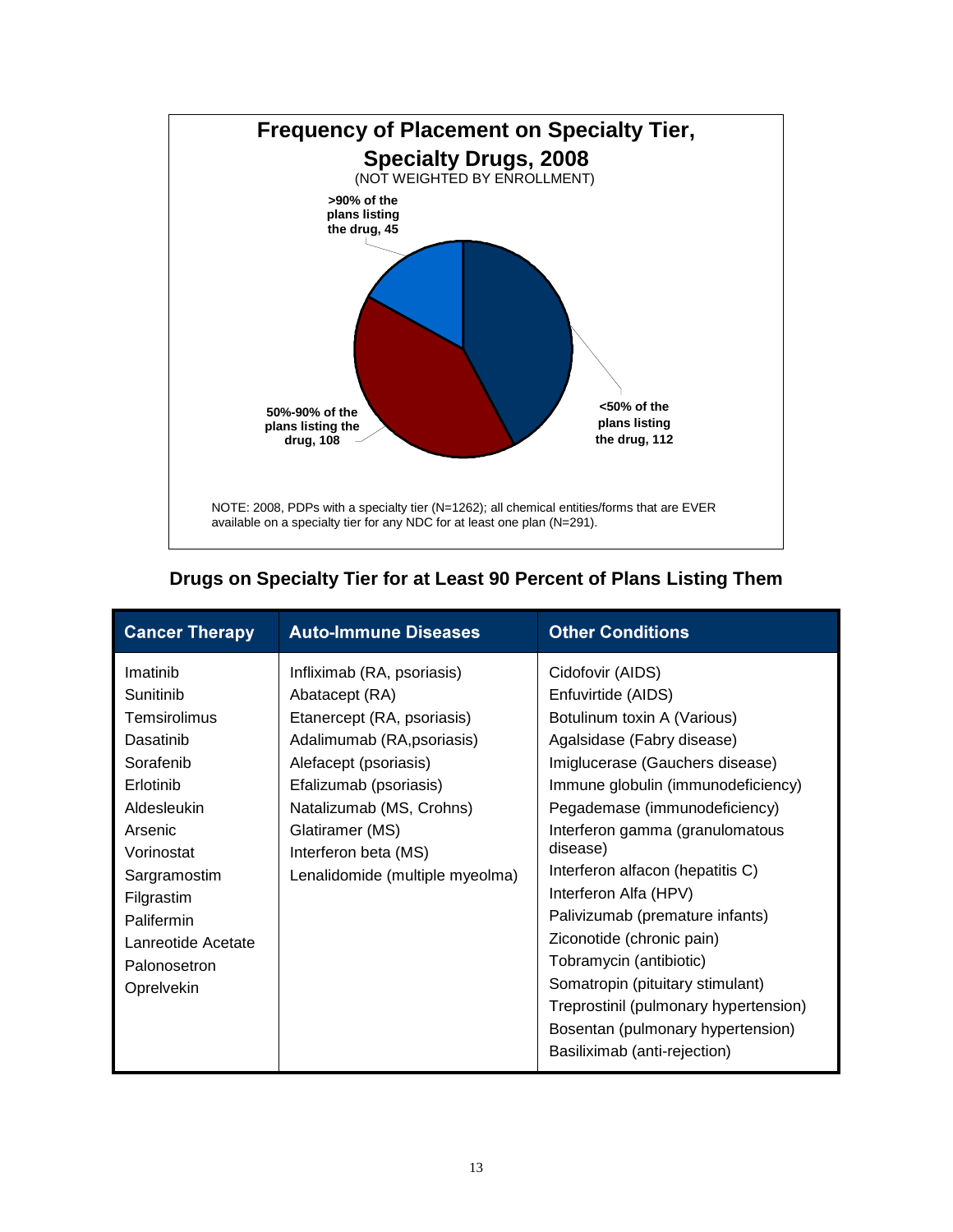#### *Tier Placement of Specialty Drugs When Not on a Specialty Tier*

As shown in the previous exhibit, most drugs that appear on specialty tiers are not universally placed there by the plans that list them on formulary. For each of the 265 drugs that are placed on at least one PDP's specialty tier, we determined the share of plans assigning the drug to various different tier.

Because of variation in plan decisions about whether to place drugs on a specialty tier, PDPs place the average specialty drug on a specialty tier just over half the time  $(56$  percent).<sup>3</sup> The most important implication of this variation in tier placements is the cost sharing faced by a beneficiary for these drugs.

When plans list these drugs on formulary but do not place them on a specialty tier, they most often place the drugs on a preferred brand tier or a single tier for brand drugs (18 percent). These tiers are likely to have a flat copay; in 2008, the median copay for a preferred brand tier was \$30. This amount is considerably below the coinsurance on a specialty tier, which amounts to at least \$150 (25 percent coinsurance for a drug at the minimum monthly cost of \$600).

It is also somewhat likely that a plan will place a specialty drug on a non-preferred tier (14 percent). These tiers most commonly have flat copays typically about \$70, but in a small number of plans they have coinsurance even higher than the 25 to 33 percent coinsurance typical of specialty tiers.

Most specialty drugs are branded drugs. Thus, it is not surprising that plans with specialty tiers rarely place specialty drugs on a generic tier, but it does happen 8 percent of the time – presumably for drugs that are costly even when sold as generics. In most plans, placement on a generic tier means a very low copay, typically about \$5 in 2008.

A small number of plans have additional tiers specifically for injectible drugs, drugs that are usually covered by Part B, or other special cases. These tiers often have the same coinsurance as a plan's specialty tier. Plans place specialty drugs on these tiers only 4 percent of the time, in part because these tiers are less common.

 $\overline{a}$ 

 $3$  The numbers shown in the chart represent averages, calculated across the 265 drugs that are ever on a specialty tier, of the percentage of plans placing each drug on a particular tier. Averages are not weighted by enrollment.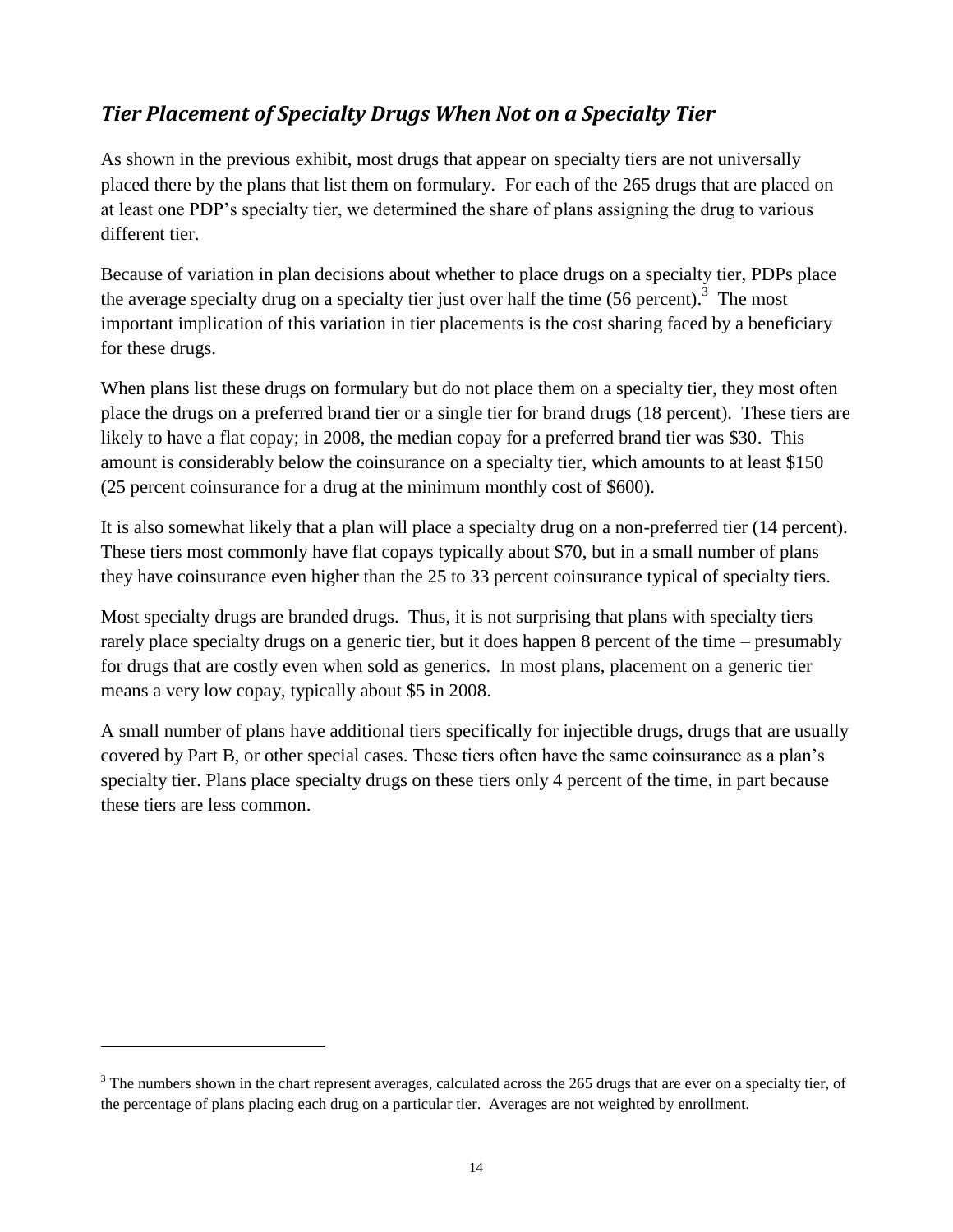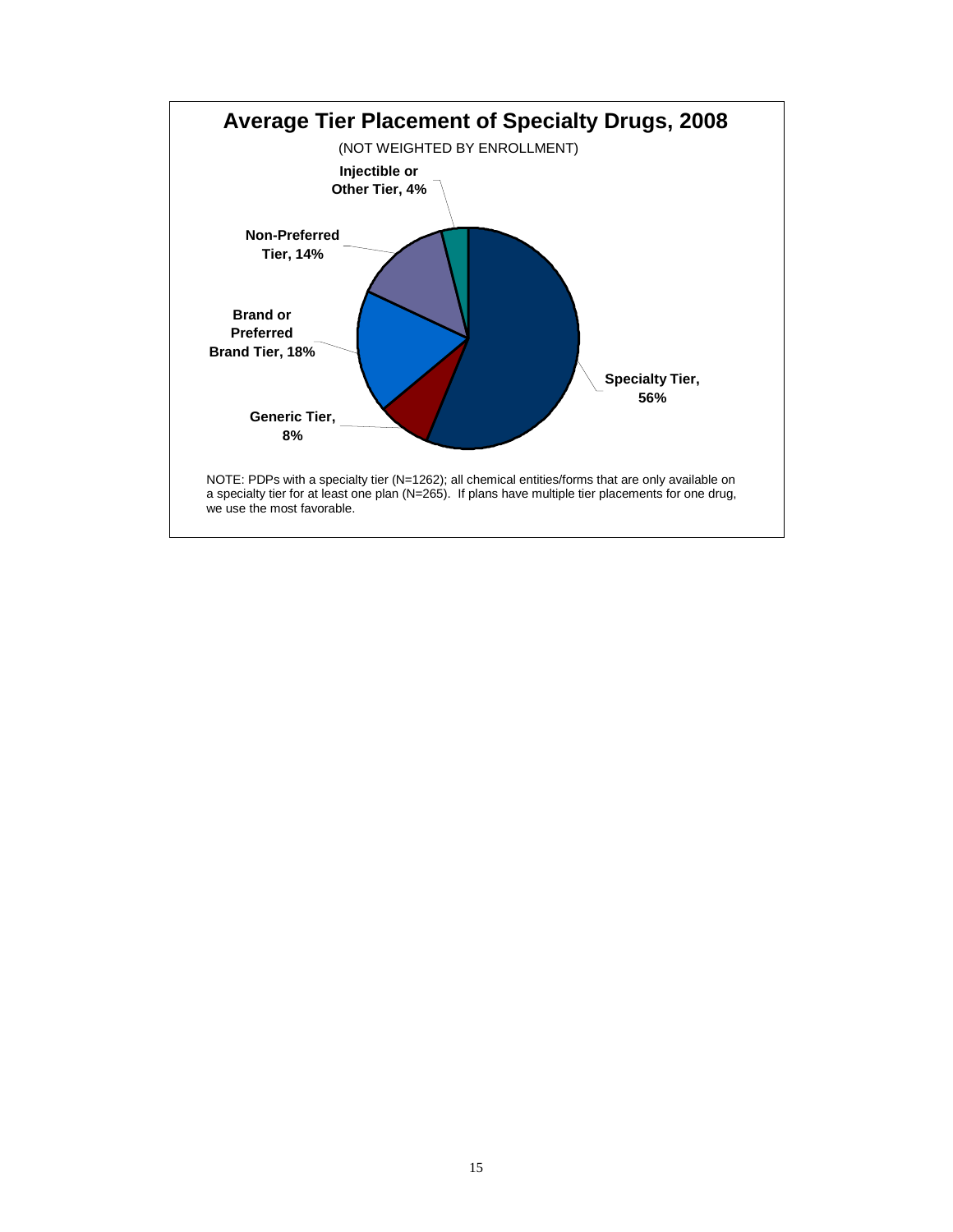#### *Utilization Management for Specialty Drugs*

In addition to the high costs they face for specialty drugs, beneficiaries are also fairly likely to face utilization management hurdles that can delay or restrict their access to a given drug. Steps that create hurdles for beneficiaries and their physicians are viewed by plans as tools to ensure appropriate use of these expensive drugs. Specialty drugs are nearly twice as likely as other drugs to be subject to utilization management measures (37 to 38 percent vs. 20 percent). The measures flagged in CMS's formulary database are prior authorization, quantity limits, and step therapy.

The contrast is even more striking when looking specifically at the use of prior authorization. Nonspecialty drugs are subject to prior authorization just 6 percent of the time when they are listed on formulary, but specialty drugs are subject to prior authorization 34 to 35 percent of the time. Because prior authorization is a labor intensive process, plans are more likely to use this tool for more expensive drugs such as those that are placed on specialty tiers.

Interestingly, specialty drugs are about equally likely to be subject to these utilization management measures regardless of whether they are on a particular plan's specialty tier. In other words, the use of a specialty tier seems not to preclude a plan's reliance on prior authorization to help manage the appropriate use of these drugs.

|                                                                        | <b>Drugs Never on</b><br><b>Specialty Tier</b> | <b>Drugs Ever on</b><br><b>Specialty Tier</b> |  |  |
|------------------------------------------------------------------------|------------------------------------------------|-----------------------------------------------|--|--|
| Share of PDPs Applying Utilization Management, if Listed on Formulary: |                                                |                                               |  |  |
| Not on Specialty Tier                                                  | 20%                                            | 37%                                           |  |  |
| On Specialty Tier                                                      |                                                | 38%                                           |  |  |
| Share of PDPs Applying Prior Authorization, if Listed on Formulary:    |                                                |                                               |  |  |
| Not on Specialty Tier                                                  | 6%                                             | 34%                                           |  |  |
| On Specialty Tier                                                      |                                                | 35%                                           |  |  |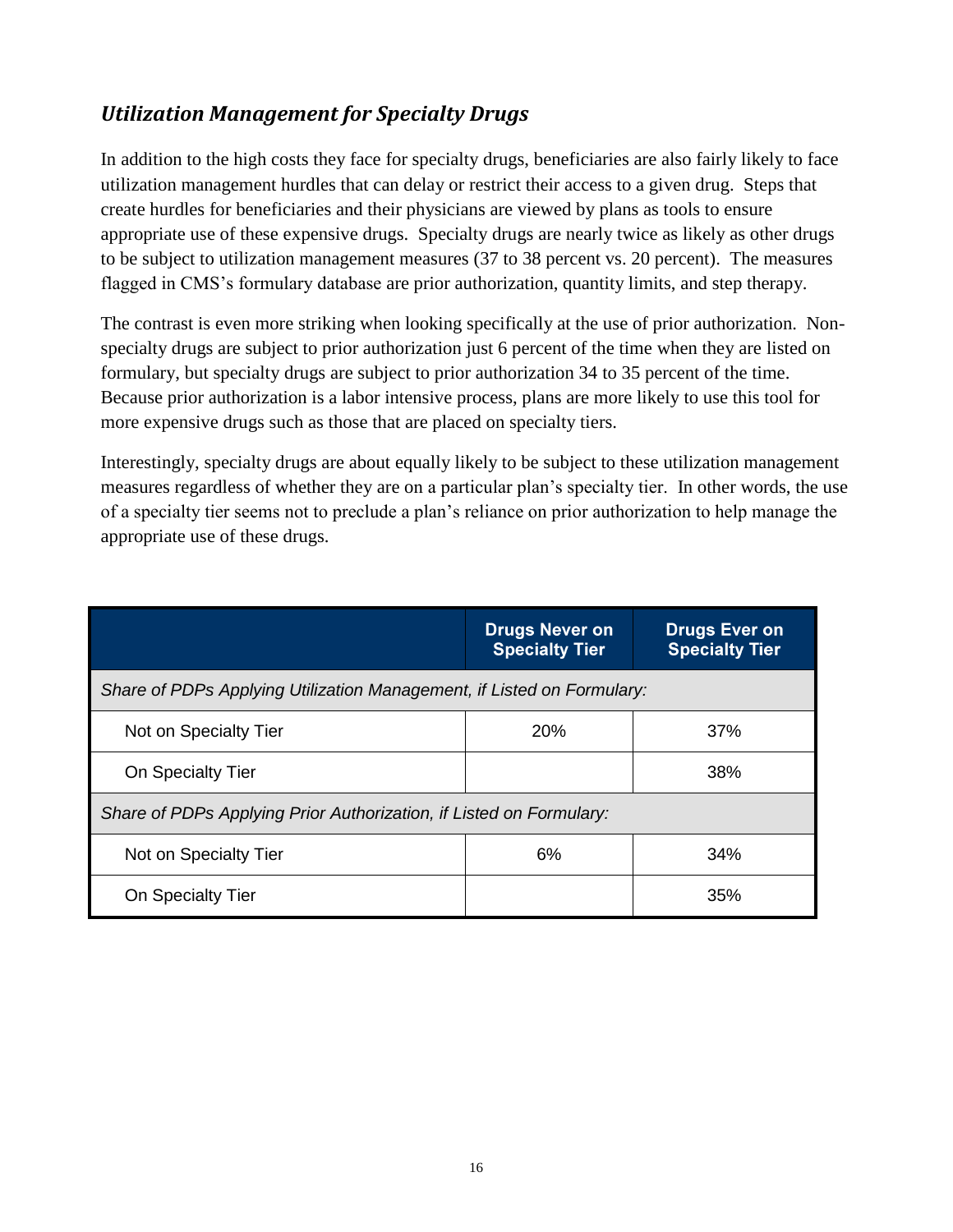#### *Characteristics of Specialty Drugs: Form*

Injectible drugs are more likely than any other dosage form to be placed on a specialty tier, and the majority of specialty drugs are injectibles. Many injectibles are biologics that are costly to produce, pushing the monthly cost of these drugs over CMS's \$600 minimum monthly price threshold.

Nearly a third of all injectible drugs are on a specialty tier in at least one plan, while only one in ten pills are ever placed on a specialty tier.

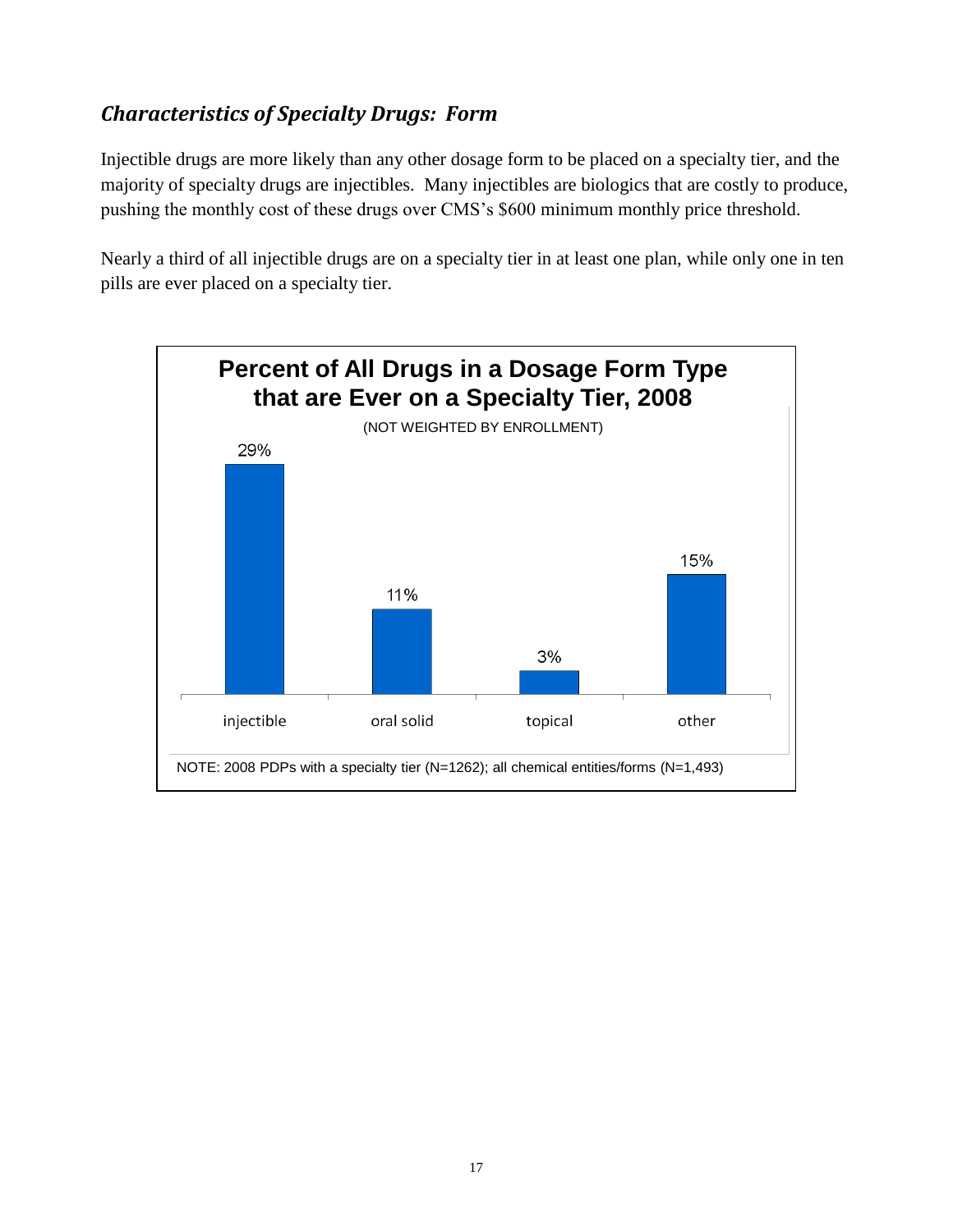As a result of the likelihood that injectibles will be placed on a specialty tier, nearly two-thirds of specialty drugs are injectibles, even though injectibles make up closer to one-third of all drugs.

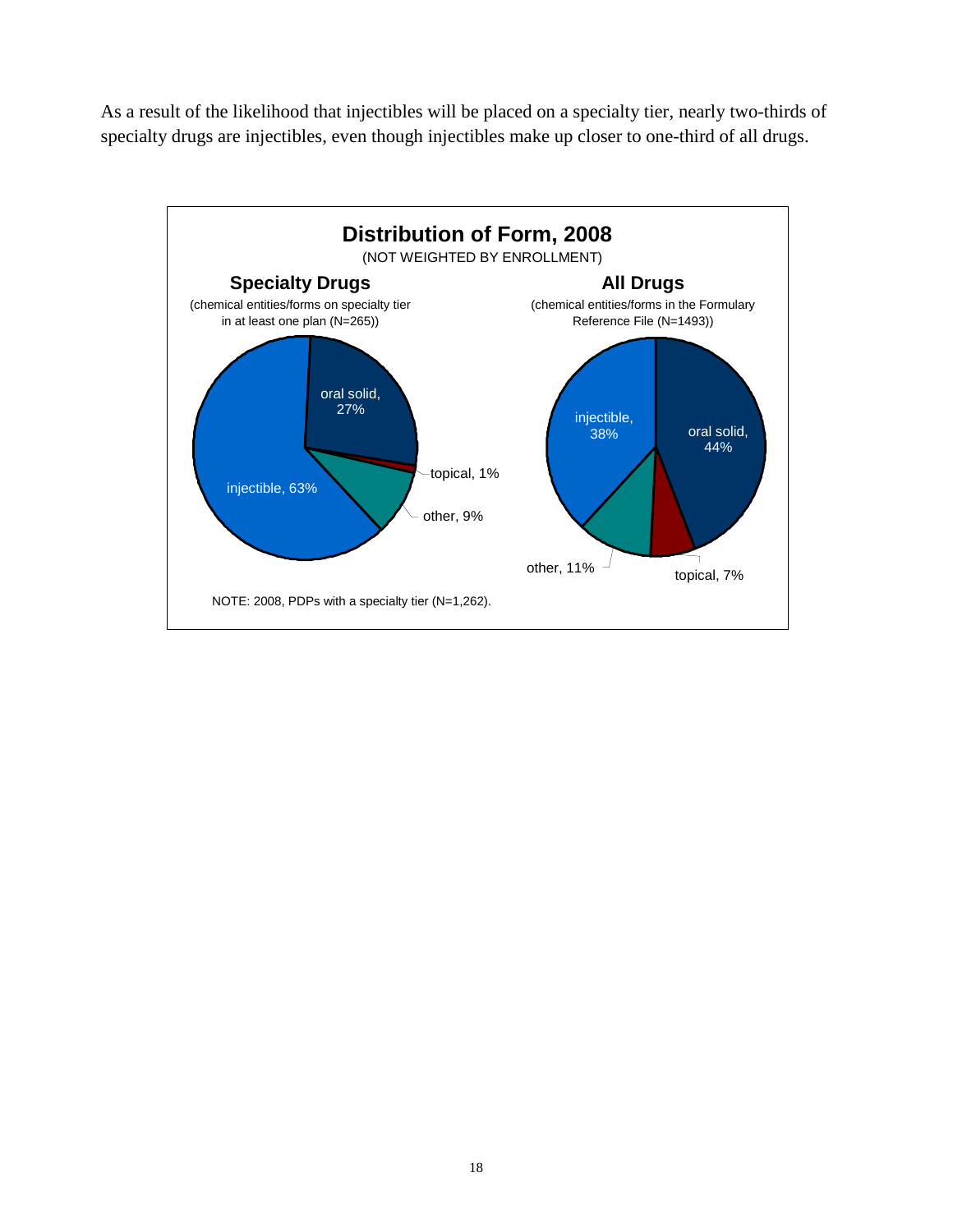#### *Characteristics of Specialty Drugs: Brand Status*

Drugs available only as brands are much more likely than other drugs to be placed on a specialty tier, and the majority of specialty drugs are only available as brands. Drugs tend to be more expensive while they are still on patent, and many of the drugs listed on specialty tiers are fairly recent. In addition, many specialty drugs are biologics that have no pathway for direct generic competition.

Drugs only available as brands are placed on a specialty tier almost a third of the time. (Drugs with "unknown" brand status are probably brands; those labeled "mixed" have both brand and generic versions or brand and "unknown" versions.)

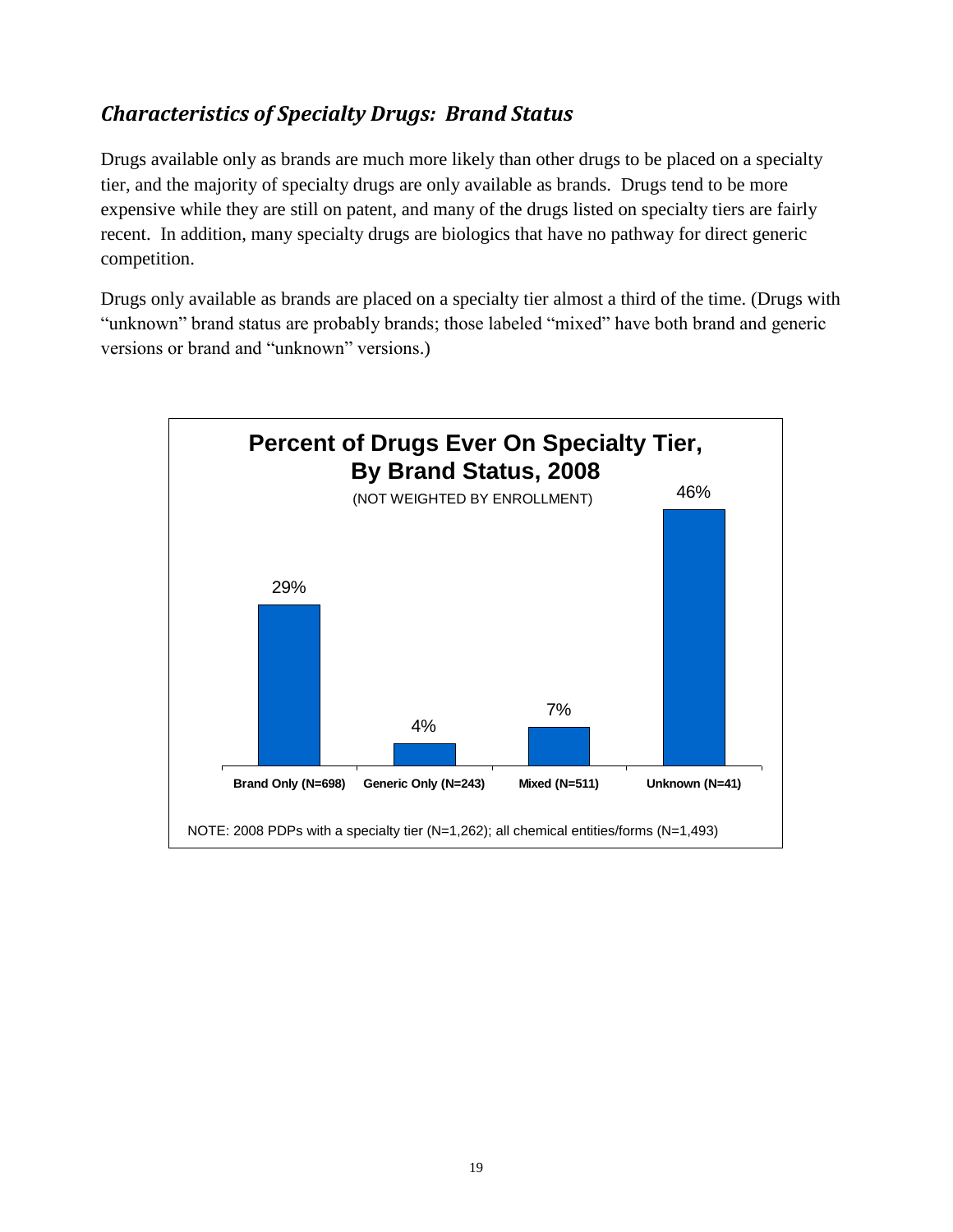#### *Characteristics of Specialty Drugs: Therapeutic Class*

Some classes are much more likely than others to be on a specialty tier; in six classes, drugs are on a specialty tier about half the time or more. Three of those classes are relatively small: enzyme replacements and modifiers, pituitary suppressants, and blood products and modifiers (including erythropoetins, or EPO). The others are large classes that are also "protected classes" under CMS rules: antineoplastics (cancer therapies such as Gleevec) and antivirals (including HIV drugs), as well as the class of immunological drugs that includes the protected immune suppressant drugs for transplant patients. Plans are required to list on formulary most or all of the protected drugs in these classes.

Classes with drugs for many common chronic conditions (Cardiovascular, Respiratory, Gastrointestinal) are mostly not on specialty tiers.